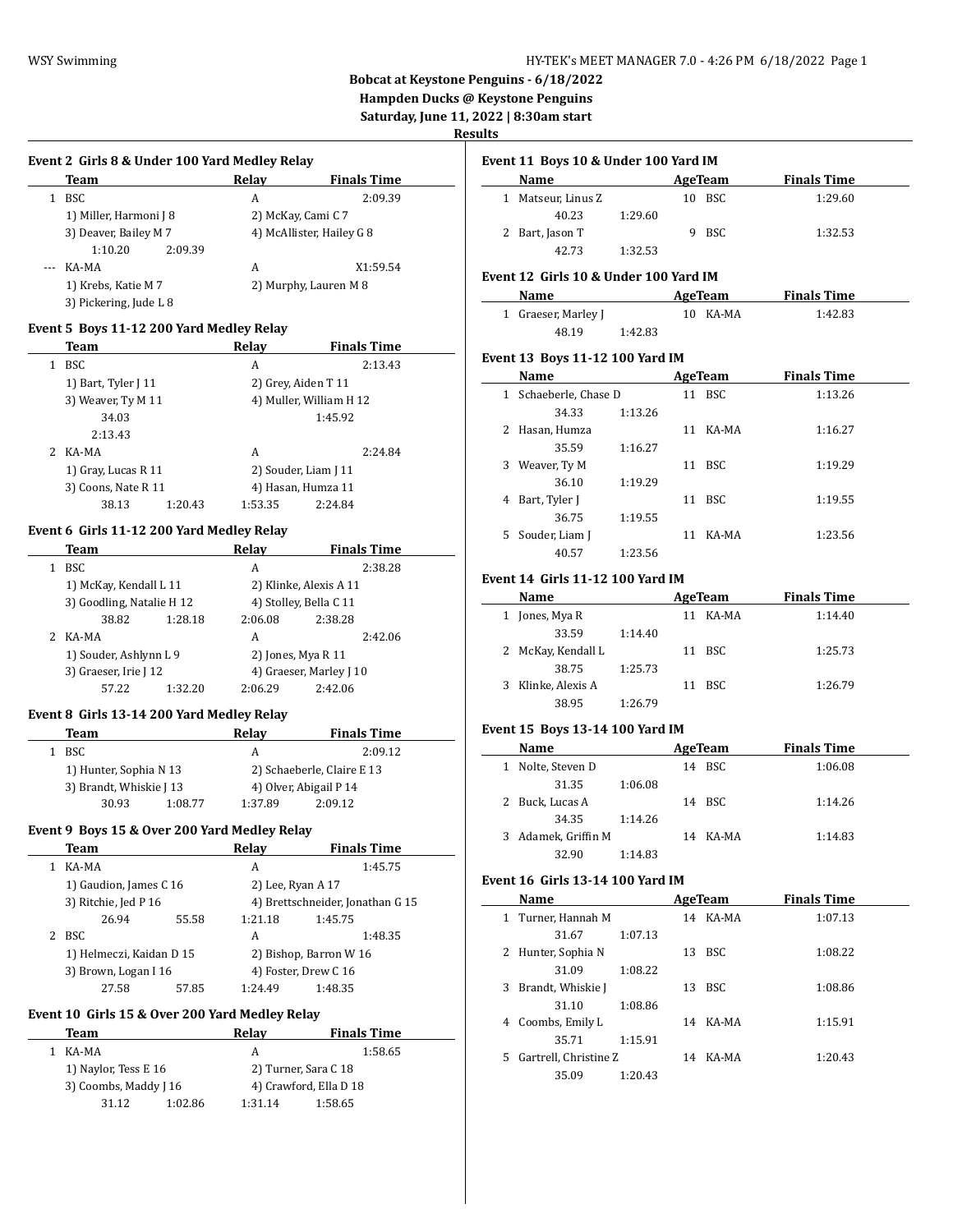# **Bobcat at Keystone Penguins - 6/18/2022**

**Hampden Ducks @ Keystone Penguins Saturday, June 11, 2022 | 8:30am start**

**Results**

|   | <b>Name</b>        |         | AgeTeam  | <b>Finals Time</b> |  |
|---|--------------------|---------|----------|--------------------|--|
| 1 | Ritchie, Jed P     |         | 16 KA-MA | 59.23              |  |
|   | 26.78              | 59.23   |          |                    |  |
| 2 | Gaudion, James C   |         | 16 KA-MA | 59.97              |  |
|   | 27.06              | 59.97   |          |                    |  |
| 3 | Helmeczi, Kaidan D |         | 15 BSC   | 1:04.01            |  |
|   | 29.35              | 1:04.01 |          |                    |  |
| 4 | Bishop, Barron W   |         | 16 BSC   | 1:06.97            |  |
|   | 33.47              | 1:06.97 |          |                    |  |
| 5 | Brown, Logan I     |         | 16 BSC   | 1:07.24            |  |
|   | 31.73              | 1:07.24 |          |                    |  |
| 6 | Douglass, Brody G  |         | 15 KA-MA | 1:07.84            |  |
|   | 30.84              | 1:07.84 |          |                    |  |

## **Event 18 Girls 15 & Over 100 Yard IM**

|    | Name                 |         | AgeTeam |          | <b>Finals Time</b> |  |
|----|----------------------|---------|---------|----------|--------------------|--|
| 1  | Kil, Samantha A      |         |         | 15 KA-MA | 1:02.98            |  |
|    | 28.77                | 1:02.98 |         |          |                    |  |
| 2  | Crawford, Ella D     |         | 18      | KA-MA    | 1:08.12            |  |
|    | 30.72                | 1:08.12 |         |          |                    |  |
| 3  | Hasan, Zoya          |         |         | 16 KA-MA | 1:08.69            |  |
|    | 32.02                | 1:08.69 |         |          |                    |  |
| 4  | Zimmerman, Aaliyah D |         |         | 16 BSC   | 1:11.31            |  |
|    | 32.85                | 1:11.31 |         |          |                    |  |
| 5. | Kerr, Carly A        |         | 15      | BSC      | 1:23.10            |  |
|    | 39.05                | 1:23.10 |         |          |                    |  |
|    | Strine, Jillian C    |         | 17      | KA-MA    | X1:03.85           |  |
|    | 28.97                | 1:03.85 |         |          |                    |  |
|    | Robertson, Melanie C |         | 17      | KA-MA    | X1:10.34           |  |
|    | 33.58                | 1:10.34 |         |          |                    |  |

## **Event 19 Boys 8 & Under 25 Yard Freestyle**

|   | <b>Name</b>              | AgeTeam |            | <b>Finals Time</b> |  |
|---|--------------------------|---------|------------|--------------------|--|
| 1 | Gray, Isaac M            | 8       | KA-MA      | 23.40              |  |
|   | 2 Hillier, Camden J      | 6       | <b>BSC</b> | 24.47              |  |
|   | 3 Haertsch III, Robbie J |         | <b>BSC</b> | 26.59              |  |
|   | 4 Matseur, Nolan P       | 8       | <b>BSC</b> | 27.42              |  |
|   | 5 Athyam, Akhil Y        | 7       | KA-MA      | 30.74              |  |
|   | --- Donnelly, Levi J     | 8       | <b>BSC</b> | X36.80             |  |
|   | --- May, Ethan J         |         | <b>BSC</b> | X46.40             |  |

## **Event 20 Girls 8 & Under 25 Yard Freestyle**

|   | Name                 |    | AgeTeam    | <b>Finals Time</b> |
|---|----------------------|----|------------|--------------------|
| 1 | McAllister, Hailey G | 8  | <b>BSC</b> | 22.78              |
|   | 2 Miller, Harmoni J  | 8  | <b>BSC</b> | 23.14              |
| 3 | Murphy, Lauren M     | 8  | KA-MA      | 30.92              |
|   | 4 Pickering, Jude L  | 8  | KA-MA      | 30.93              |
|   | 5 Krebs, Katie M     | 7  | KA-MA      | 31.57              |
| 6 | Miller, Haidyn J     | 6. | BSC        | 36.90              |
|   | Colin, Cece J        | 8  | <b>BSC</b> | X39.34             |
|   | Grey, Charlotte J    | 6  | <b>BSC</b> | X40.32             |

#### **Event 21 Boys 9-10 50 Yard Freestyle**

| Name           | AgeTeam | <b>Finals Time</b> |
|----------------|---------|--------------------|
| 1 May, Aidan J | 9 BSC   | 38.14              |
| 2 Krebs, Ben R | 9 KA-MA | 39.21              |

|       | 3 Hillier IV, Trevor C                     |    | 8 BSC          | 47.61              |
|-------|--------------------------------------------|----|----------------|--------------------|
| $---$ | Howell, Peter T                            | 10 | <b>BSC</b>     | DQ                 |
|       | False start                                |    |                |                    |
|       |                                            |    |                |                    |
|       | Event 22 Girls 9-10 50 Yard Freestyle      |    |                |                    |
|       | Name                                       |    | <b>AgeTeam</b> | <b>Finals Time</b> |
|       | 1 Hinkle, Abbie E                          |    | 10 BSC         | 34.31              |
|       | 2 Souder, Ashlynn L                        |    | 9 KA-MA        | 42.47              |
|       | 3 Weaver, Cora E                           |    | 7 BSC          | 49.78              |
|       | 4 Toomey, Sie M                            |    | 10 BSC         | 53.29              |
|       | Event 23 Boys 11-12 50 Yard Freestyle      |    |                |                    |
|       | Name                                       |    | <b>AgeTeam</b> | <b>Finals Time</b> |
|       | 1 Grey, Aiden T                            |    | 11 BSC         | 27.47              |
|       | 2 Weaver, Ty M                             | 11 | <b>BSC</b>     | 27.75              |
|       | 3 Schaeberle, Chase D                      | 11 | <b>BSC</b>     | 28.09              |
|       | 4 Coons, Nate R                            | 11 | KA-MA          | 30.16              |
|       | 5 Souder, Liam J                           |    | 11 KA-MA       | 32.07              |
|       |                                            |    |                |                    |
|       | Event 24 Girls 11-12 50 Yard Freestyle     |    |                |                    |
|       | Name                                       |    | <b>AgeTeam</b> | <b>Finals Time</b> |
|       | 1 Stolley, Bella C                         |    | 11 BSC         | 31.71              |
|       | 2 Graeser, Irie J                          |    | 12 KA-MA       | 31.76              |
|       | 3 Goodling, Natalie H                      |    | 12 BSC         | 32.57              |
|       | 4 Iezzi, Addi E                            |    | 12 BSC         | 37.36              |
|       | Event 25 Boys 13-14 50 Yard Freestyle      |    |                |                    |
|       | Name                                       |    | <b>AgeTeam</b> | <b>Finals Time</b> |
|       | 1 Welsh, Grady A                           |    | 14 BSC         | 24.46              |
|       |                                            |    |                |                    |
|       |                                            |    |                |                    |
|       | 2 Foster, Caeden M                         |    | 14 BSC         | 24.71              |
|       | 3 Smith-Simmons, Elijah J                  |    | 11 BSC         | 52.75              |
|       | Event 26 Girls 13-14 50 Yard Freestyle     |    |                |                    |
|       | Name                                       |    | AgeTeam        | <b>Finals Time</b> |
|       | 1 Schaeberle, Claire E                     |    | 13 BSC         | 27.50              |
|       | 2 Christopher, Ava C                       |    | 14 KA-MA       | 27.52              |
|       | 3 Seiber, Mackenzie S                      |    | 13 KA-MA       | 28.64              |
|       | 4 Christopher, Abbie A                     |    | 13 KA-MA       | 29.35              |
|       | 5 Olver, Abigail P                         |    | 14 BSC         | 31.92              |
|       | 6 Howell, Meredith R                       |    | 14 BSC         | 38.24              |
|       | 7 Aultman, Addison I                       |    | 13 KA-MA       | x45.95             |
|       |                                            |    |                |                    |
|       | Event 27 Boys 15 & Over 50 Yard Freestyle  |    |                |                    |
|       | Name                                       |    | <b>AgeTeam</b> | <b>Finals Time</b> |
|       | 1 Lee, Ryan A                              | 17 | KA-MA          | 23.11              |
|       | 2 Foster, Drew C                           |    | 16 BSC         | 24.37              |
|       | 3 Brettschneider, Jonathan G               |    | 15 KA-MA       | 25.11              |
|       | 4 Morgan, Zane K                           | 17 | <b>BSC</b>     | 25.12              |
|       | 5 Douglass, Brody G                        | 15 | KA-MA          | 27.14              |
| 6     | Strickhouser, Logan D                      |    | 16 BSC         | 28.09              |
|       | Event 28 Girls 15 & Over 50 Yard Freestyle |    |                |                    |
|       | Name                                       |    | <b>AgeTeam</b> | <b>Finals Time</b> |
|       | 1 Coombs, Maddy J                          |    | 16 KA-MA       | 26.47              |
|       | 2 Price, Maddy T                           |    | 18 KA-MA       | 28.13              |
|       | 3 Shelly, Peyton J                         |    | 15 BSC         | 29.62              |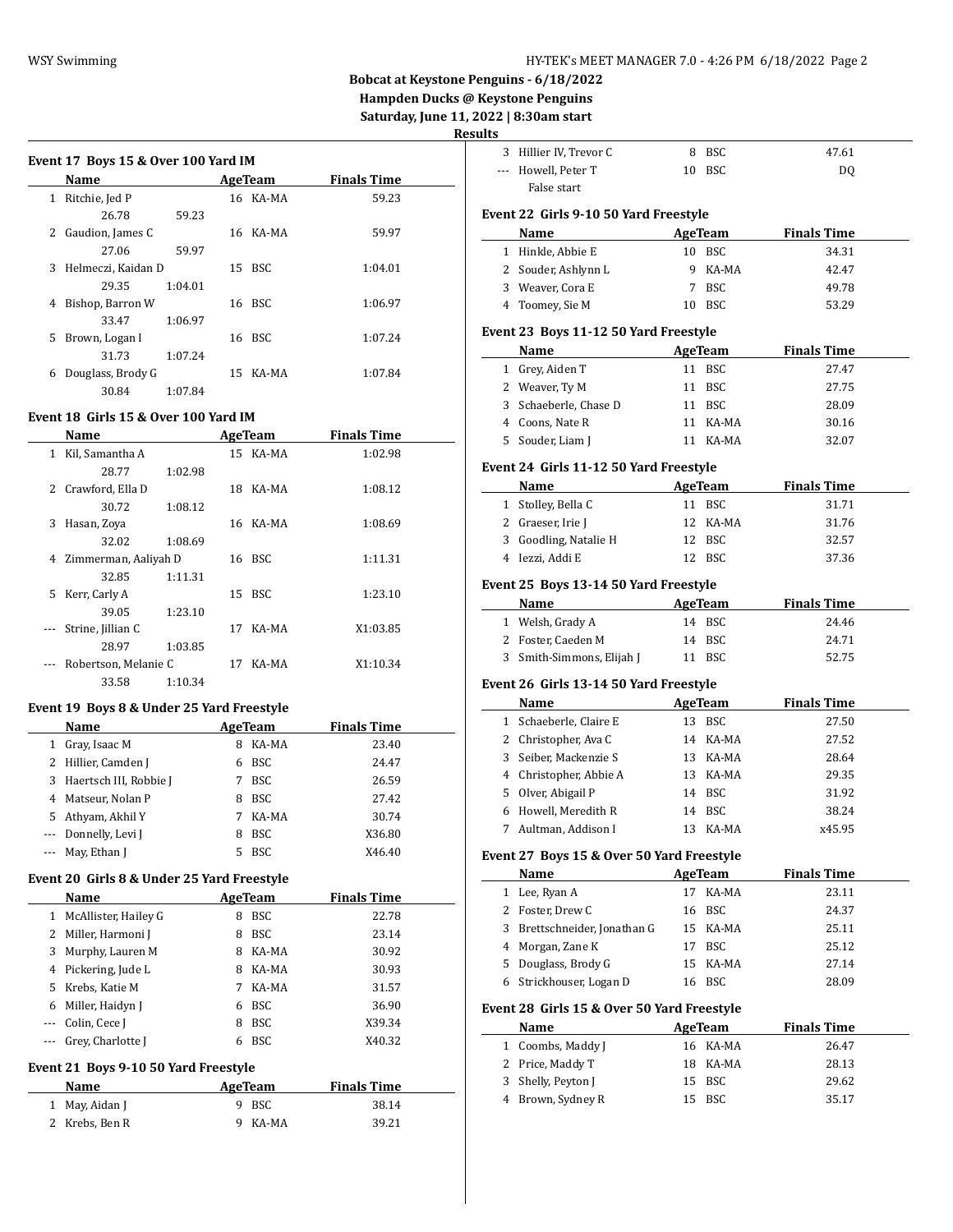## WSY Swimming **HY-TEK's MEET MANAGER 7.0 - 4:26 PM 6/18/2022** Page 3

**Bobcat at Keystone Penguins - 6/18/2022**

**Hampden Ducks @ Keystone Penguins**

**Saturday, June 11, 2022 | 8:30am start**

# **Results**

 $\overline{\phantom{a}}$ 

 $\sim$ 

 $\frac{1}{2}$ 

 $\sim$ 

|          | Name                   |    | AgeTeam    | <b>Finals Time</b> |
|----------|------------------------|----|------------|--------------------|
| 1        | Gray, Isaac M          | 8  | KA-MA      | 26.89              |
|          | 2 Muller, Jackson E    | 7  | <b>BSC</b> | 30.93              |
| 3        | Haertsch III, Robbie J | 7  | <b>BSC</b> | 30.97              |
| 4        | Athyam, Akhil Y        | 7  | KA-MA      | 38.71              |
| 5.       | Matseur. Nolan P       | 8  | <b>BSC</b> | 39.26              |
| $\cdots$ | Donnelly, Levi J       | 8  | <b>BSC</b> | X34.50             |
|          | --- Hillier, Camden J  | 6  | BSC        | X46.33             |
|          | May, Ethan J           | 5. | <b>BSC</b> | X46.48             |

## **Event 30 Girls 8 & Under 25 Yard Backstroke**

| Name     |                      |   | AgeTeam    | <b>Finals Time</b> |  |  |
|----------|----------------------|---|------------|--------------------|--|--|
| 1        | Miller, Harmoni J    | 8 | <b>BSC</b> | 28.24              |  |  |
| 2        | Weaver, Cora E       | 7 | <b>BSC</b> | 32.02              |  |  |
| 3        | Pickering, Jude L    | 8 | KA-MA      | 33.64              |  |  |
| 4        | Krebs, Katie M       | 7 | KA-MA      | 39.46              |  |  |
| $\cdots$ | Colin, Cece J        | 8 | <b>BSC</b> | X42.33             |  |  |
| $\cdots$ | Grey, Charlotte J    | 6 | <b>BSC</b> | X50.87             |  |  |
| $\cdots$ | Miller, Haidyn J     | 6 | BSC        | DO.                |  |  |
|          | Not on back off wall |   |            |                    |  |  |
| $- - -$  | Murphy, Lauren M     | 8 | KA-MA      | DO                 |  |  |
|          | Not on back off wall |   |            |                    |  |  |

## **Event 31 Boys 9-10 50 Yard Backstroke**

| <b>Name</b>            | AgeTeam |         | <b>Finals Time</b> |
|------------------------|---------|---------|--------------------|
| Matseur, Linus Z       |         | 10 BSC  | 40.77              |
| 2 Krebs, Ben R         |         | 9 KA-MA | 46.98              |
| 3 Howell, Peter T      |         | 10 BSC  | 56.47              |
| 4 Hillier IV, Trevor C |         | - BSC   | 1:02.27            |
|                        |         |         |                    |

## **Event 32 Girls 9-10 50 Yard Backstroke**

| Name                | AgeTeam  | <b>Finals Time</b> |  |
|---------------------|----------|--------------------|--|
| 1 Graeser, Marley J | 10 KA-MA | 46.07              |  |
| 2 Toomey, Sie M     | 10 BSC   | 1:03.37            |  |

#### **Event 33 Boys 11-12 50 Yard Backstroke**

| 600 000 0000 11 12 30 141 0 24 050 251 |                    |          |                    |  |  |  |  |
|----------------------------------------|--------------------|----------|--------------------|--|--|--|--|
|                                        | <b>Name</b>        | AgeTeam  | <b>Finals Time</b> |  |  |  |  |
|                                        | 1 Prince, Cole M   | 12 BSC   | 30.00              |  |  |  |  |
|                                        | 2 Weaver, Colton S | 12 BSC   | 33.82              |  |  |  |  |
|                                        | 3 Bart, Tyler J    | 11 BSC   | 35.63              |  |  |  |  |
|                                        | 4 Coons, Nate R    | 11 KA-MA | 36.77              |  |  |  |  |
|                                        | 5 Gray, Lucas R    | 11 KA-MA | 38.51              |  |  |  |  |

## **Event 34 Girls 11-12 50 Yard Backstroke**

|                                        | Name              |    | AgeTeam    | <b>Finals Time</b> |  |  |  |
|----------------------------------------|-------------------|----|------------|--------------------|--|--|--|
|                                        | Jones, Mya R      |    | 11 KA-MA   | 34.16              |  |  |  |
| 2                                      | McKay, Kendall L  | 11 | <b>BSC</b> | 37.90              |  |  |  |
| 3                                      | Klinke, Alexis A  | 11 | <b>BSC</b> | 38.04              |  |  |  |
| 4                                      | Iezzi. Addi E     |    | 12 BSC     | 46.93              |  |  |  |
| Event 35 Boys 13-14 50 Yard Backstroke |                   |    |            |                    |  |  |  |
|                                        | Name              |    | AgeTeam    | <b>Finals Time</b> |  |  |  |
|                                        | Adamek, Griffin M |    | 14 KA-MA   | 32.12              |  |  |  |
|                                        | Foster, Caeden M  | 14 | BSC        | 32.17              |  |  |  |

3 Buck, Lucas A 14 BSC 33.54 4 Smith-Simmons, Elijah J 11 BSC 1:23.83

| lts          |                                               |         |                |                    |
|--------------|-----------------------------------------------|---------|----------------|--------------------|
|              | Event 36  Girls 13-14 50 Yard Backstroke      |         |                |                    |
|              | Name                                          |         | <b>AgeTeam</b> | <b>Finals Time</b> |
|              | 1 Hunter, Sophia N                            |         | 13 BSC         | 31.00              |
|              | 2 Christopher, Ava C                          |         | 14 KA-MA       | 31.07              |
| 3            | Gartrell, Christine Z                         |         | 14 KA-MA       | 33.97              |
|              | 4 Coombs, Emily L                             |         | 14 KA-MA       | 36.33              |
|              | 5 Howell, Meredith R                          |         | 14 BSC         | 43.29              |
|              | 6 Williams, Charese L                         |         | 12 BSC         | 44.73              |
|              | --- Aultman, Addison I                        |         | 13 KA-MA       | X54.91             |
|              | Event 37 Boys 15 & Over 50 Yard Backstroke    |         |                |                    |
|              | Name                                          |         | <b>AgeTeam</b> | <b>Finals Time</b> |
|              | 1 Gaudion, James C                            |         | 16 KA-MA       | 27.01              |
|              | 2 Helmeczi, Kaidan D                          |         | 15 BSC         | 27.74              |
|              | 3 Ritchie, Jed P                              |         | 16 KA-MA       | 28.06              |
|              | 4 Turner, Austin G                            |         | 15 BSC         | 29.34              |
| 5            | Morgan, Zane K                                |         | 17 BSC         | 30.60              |
| 6            | Douglass, Brody G                             |         | 15 KA-MA       | 31.48              |
|              | Event 38  Girls 15 & Over 50 Yard Backstroke  |         |                |                    |
|              | Name                                          |         | AgeTeam        | <b>Finals Time</b> |
|              | 1 Turner, Sara C                              |         | 18 KA-MA       | 29.57              |
|              | 2 Price, Maddy T                              |         | 18 KA-MA       | 30.55              |
|              | 3 Naylor, Tess E                              |         | 16 KA-MA       | 31.47              |
|              | 4 Kerr, Carly A                               |         | 15 BSC         | 36.82              |
|              | 5 Brown, Sydney R                             |         | 15 BSC         | 41.25              |
|              | --- Crawford, Ella D                          |         | 18 KA-MA       | X30.82             |
|              | --- Hasan, Zoya                               |         | 16 KA-MA       | X32.69             |
|              | Event 39 Boys 10 & Under 100 Yard Freestyle   |         |                |                    |
|              | Name                                          |         | AgeTeam        | <b>Finals Time</b> |
| $\mathbf{1}$ | May, Aidan J                                  |         | 9 BSC          | 1:32.64            |
|              | 42.48                                         | 1:32.64 |                |                    |
|              | 2 Howell, Peter T                             |         | 10 BSC         | 1:57.43            |
|              | 57.12                                         | 1:57.43 |                |                    |
|              |                                               |         |                |                    |
|              | Event 40  Girls 10 & Under 100 Yard Freestyle |         |                |                    |
|              | Name                                          |         | AgeTeam        | <b>Finals Time</b> |
|              | 1 Hinkle, Abbie E                             |         | 10 BSC         | 1:18.68            |
|              | 37.05                                         | 1:18.68 |                |                    |
|              | 2 Souder, Ashlynn L                           |         | 9 KA-MA        | 1:35.30            |
|              | 45.10                                         | 1:35.30 |                |                    |
|              | Event 41 Boys 11-12 100 Yard Freestyle        |         |                |                    |
|              | Name                                          |         | <b>AgeTeam</b> | <b>Finals Time</b> |
|              | 1 Prince, Cole M                              |         | 12 BSC         | 56.56              |
|              | 26.18                                         | 56.56   |                |                    |
|              | 2 Weaver, Colton S                            |         | 12 BSC         | 58.44              |
|              | 28.04                                         | 58.44   |                |                    |
| 3            | Muller, William H                             |         | 12 BSC         | 59.32              |
|              | 28.31                                         | 59.32   |                |                    |
|              | 4 Gray, Lucas R                               |         | 11 KA-MA       | 1:14.09            |
|              | 34.78                                         | 1:14.09 |                |                    |
|              | 5 Souder, Liam J                              |         | 11 KA-MA       | 1:14.70            |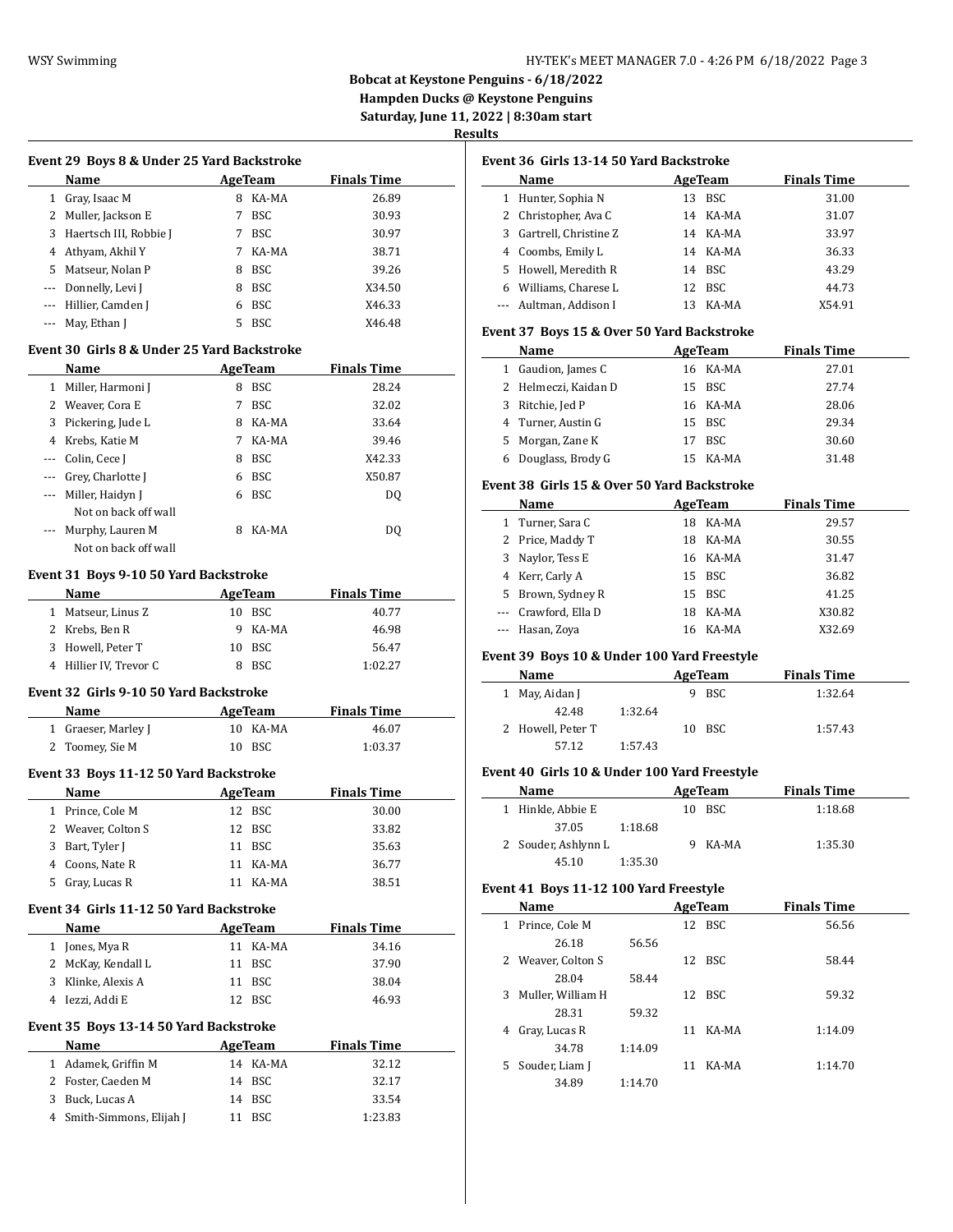# **Bobcat at Keystone Penguins - 6/18/2022**

**Hampden Ducks @ Keystone Penguins Saturday, June 11, 2022 | 8:30am start**

**Results**

 $\frac{1}{2}$ 

 $\overline{\phantom{a}}$ 

 $\overline{a}$ 

|   | Name                  |         |    | AgeTeam  | <b>Finals Time</b> |
|---|-----------------------|---------|----|----------|--------------------|
| 1 | Graeser, Irie J       |         |    | 12 KA-MA | 1:09.95            |
|   | 33.73                 | 1:09.95 |    |          |                    |
|   | 2 Goodling, Natalie H |         |    | 12 BSC   | 1:10.24            |
|   | 34.15                 | 1:10.24 |    |          |                    |
| 3 | McKay, Kendall L      |         | 11 | -BSC     | 1:16.34            |
|   | 35.95                 | 1:16.34 |    |          |                    |
| 4 | Williams, Charese L   |         |    | 12 BSC   | 1:29.93            |
|   | 41.15                 | 1:29.93 |    |          |                    |
|   |                       |         |    |          |                    |

## **Event 43 Boys 13-14 100 Yard Freestyle**

| Name                      |       | AgeTeam | <b>Finals Time</b> |
|---------------------------|-------|---------|--------------------|
| 1 Welsh, Grady A          |       | 14 BSC  | 54.12              |
| 25.64                     | 54.12 |         |                    |
| 2 Foster, Caeden M        |       | 14 BSC  | 55.84              |
| 26.21                     | 55.84 |         |                    |
| 3 Smith-Simmons, Elijah J |       | 11 BSC  | 2:10.26            |

## **Event 44 Girls 13-14 100 Yard Freestyle**

|    | Name                 |         |    | AgeTeam  | <b>Finals Time</b> |  |
|----|----------------------|---------|----|----------|--------------------|--|
| 1  | Hunter, Sophia N     |         |    | 13 BSC   | 58.26              |  |
|    | 27.61                | 58.26   |    |          |                    |  |
|    | 2 Turner, Hannah M   |         |    | 14 KA-MA | 58.76              |  |
|    | 28.54                | 58.76   |    |          |                    |  |
| 3  | Brandt, Whiskie J    |         |    | 13 BSC   | 59.35              |  |
|    | 28.02                | 59.35   |    |          |                    |  |
| 4  | Seiber, Mackenzie S  |         |    | 13 KA-MA | 1:04.79            |  |
|    | 30.59                | 1:04.79 |    |          |                    |  |
| 5. | Christopher, Abbie A |         | 13 | KA-MA    | 1:05.99            |  |
|    | 31.68                | 1:05.99 |    |          |                    |  |
| 6  | Olver, Abigail P     |         | 14 | -BSC     | 1:10.58            |  |
|    | 33.98                | 1:10.58 |    |          |                    |  |

## **Event 45 Boys 15 & Over 100 Yard Freestyle**

L

|    | Name                       |       |    | AgeTeam  | <b>Finals Time</b> |  |
|----|----------------------------|-------|----|----------|--------------------|--|
| 1  | Lee, Ryan A                |       | 17 | KA-MA    | 50.31              |  |
|    | 23.95                      | 50.31 |    |          |                    |  |
| 2  | Foster, Drew C             |       |    | 16 BSC   | 52.73              |  |
|    | 25.44                      | 52.73 |    |          |                    |  |
| 3. | Brettschneider, Jonathan G |       |    | 15 KA-MA | 54.84              |  |
|    | 26.63                      | 54.84 |    |          |                    |  |
| 4  | Turner, Austin G           |       | 15 | BSC      | 56.20              |  |
|    | 26.56                      | 56.20 |    |          |                    |  |

#### **Event 46 Girls 15 & Over 100 Yard Freestyle**

|    | Name                 |         |     | AgeTeam  | <b>Finals Time</b> |
|----|----------------------|---------|-----|----------|--------------------|
| 1  | Kil, Isabella C      |         | 17  | KA-MA    | 55.06              |
|    | 25.81                | 55.06   |     |          |                    |
| 2  | Kil, Samantha A      |         | 15. | KA-MA    | 57.03              |
|    | 27.47                | 57.03   |     |          |                    |
| 3  | Coombs, Maddy J      |         |     | 16 KA-MA | 57.55              |
|    | 27.83                | 57.55   |     |          |                    |
| 4  | Zimmerman, Aaliyah D |         | 16  | BSC      | 1:01.06            |
|    | 28.94                | 1:01.06 |     |          |                    |
| 5. | Shelly, Peyton J     |         | 15  | BSC.     | 1:07.86            |
|    | 31.28                | 1:07.86 |     |          |                    |

|                                                | Naylor, Tess E                                 |         |    | 16 KA-MA   | X59.30             |  |  |
|------------------------------------------------|------------------------------------------------|---------|----|------------|--------------------|--|--|
|                                                | 28.60                                          | 59.30   |    |            |                    |  |  |
|                                                | Crawford, Ella D                               |         | 18 | KA-MA      | X1:02.34           |  |  |
|                                                | 29.90                                          | 1:02.34 |    |            |                    |  |  |
|                                                | Event 47 Boys 8 & Under 25 Yard Breaststroke   |         |    |            |                    |  |  |
|                                                | Name                                           |         |    | AgeTeam    | <b>Finals Time</b> |  |  |
| 1                                              | Matseur, Nolan P                               |         | 8  | BSC        | 31.41              |  |  |
| 2                                              | Muller, Jackson E                              |         | 7  | <b>BSC</b> | 35.37              |  |  |
| Event 48  Girls 8 & Under 25 Yard Breaststroke |                                                |         |    |            |                    |  |  |
|                                                | Name                                           |         |    | AgeTeam    | <b>Finals Time</b> |  |  |
| 1                                              | McKay, Cami C                                  |         | 7  | BSC        | 34.29              |  |  |
| 2                                              | McAllister, Hailey G                           |         | 8  | BSC        | 43.06              |  |  |
| $\cdots$                                       | Deaver, Bailey M                               |         | 7  | BSC        | DQ                 |  |  |
|                                                | Hands brought beyond the hipline during stroke |         |    |            |                    |  |  |

#### **Event 49 Boys 9-10 50 Yard Breaststroke**

| Name            | AgeTeam | <b>Finals Time</b> |  |
|-----------------|---------|--------------------|--|
| 1 Bart, Jason T | 9 BSC   | 48.72              |  |
| 2 Krebs, Ben R  | 9 KA-MA | 53.83              |  |
| 3 May, Aidan J  | 9 BSC   | 1:10.00            |  |

## **Event 50 Girls 9-10 50 Yard Breaststroke**

| Name                | AgeTeam  | <b>Finals Time</b> |  |
|---------------------|----------|--------------------|--|
| 1 Graeser, Marley J | 10 KA-MA | 55.94              |  |
| 2 Toomey, Sie M     | 10 BSC   | 1:11.76            |  |

#### **Event 51 Boys 11-12 50 Yard Breaststroke**

| <b>Name</b>           | AgeTeam | <b>Finals Time</b> |
|-----------------------|---------|--------------------|
| 1 Prince, Cole M      | 12 BSC  | 35.00              |
| 2 Weaver, Colton S    | 12 BSC  | 35.13              |
| 3 Schaeberle, Chase D | 11 BSC  | 40.98              |
| 4 Hasan, Humza        | KA-MA   | 41 71              |

#### **Event 52 Girls 11-12 50 Yard Breaststroke**

| Name                    | AgeTeam |            | <b>Finals Time</b> |  |
|-------------------------|---------|------------|--------------------|--|
| Jones, Mya R            |         | 11 KA-MA   | 42.28              |  |
| 2 Stolley, Bella C      | 11      | <b>BSC</b> | 51.41              |  |
| --- Iezzi, Addi E       |         | 12 BSC     | D0                 |  |
| One hand touch          |         |            |                    |  |
| --- Williams, Charese L |         | 12 BSC     | DO                 |  |
| Non-simultaneous kick   |         |            |                    |  |

#### **Event 53 Boys 13-14 50 Yard Breaststroke**

| Name              | AgeTeam | <b>Finals Time</b> |
|-------------------|---------|--------------------|
| 1 Nolte, Steven D | 14 BSC  | 34.62              |
| 2 Buck, Lucas A   | 14 BSC  | 41.72              |

#### **Event 54 Girls 13-14 50 Yard Breaststroke**

| Name                    | AgeTeam  | <b>Finals Time</b> |  |
|-------------------------|----------|--------------------|--|
| 1 Turner, Hannah M      | 14 KA-MA | 34.32              |  |
| 2 Christopher, Ava C    | 14 KA-MA | 36.95              |  |
| 3 Schaeberle, Claire E  | 13 BSC   | 37.13              |  |
| 4 Christopher, Abbie A  | 13 KA-MA | 37.25              |  |
| 5 Howell, Meredith R    | 14 BSC   | 50.47              |  |
| --- Aultman, Addison I  | 13 KA-MA | D <sub>0</sub>     |  |
| <b>Alternating Kick</b> |          |                    |  |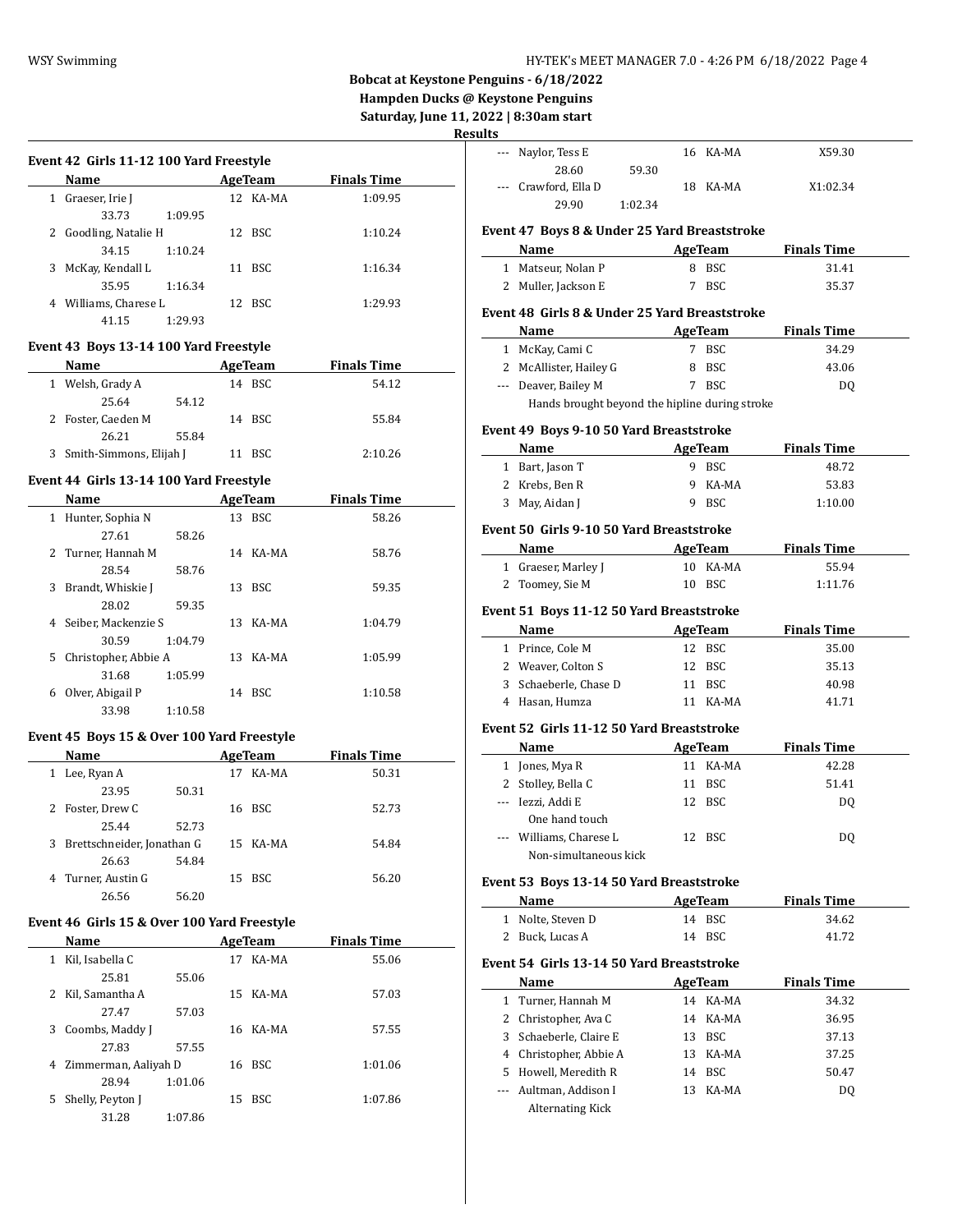## WSY Swimming **HY-TEK's MEET MANAGER 7.0 - 4:26 PM 6/18/2022** Page 5

**Bobcat at Keystone Penguins - 6/18/2022 Hampden Ducks @ Keystone Penguins**

**Saturday, June 11, 2022 | 8:30am start**

# **Resu**

|           | Event 55 Boys 15 & Over 50 Yard Breaststroke<br>Name |    | AgeTeam              | <b>Finals Time</b> |
|-----------|------------------------------------------------------|----|----------------------|--------------------|
|           | 1 Bishop, Barron W                                   |    | 16 BSC               | 30.31              |
|           | 2 Brettschneider, Jonathan G                         |    | 15 KA-MA             | 33.77              |
|           | 3 Brown, Logan I                                     |    | 16 BSC               | 34.90              |
|           | 4 Strickhouser, Logan D                              |    | 16 BSC               | 39.10              |
|           |                                                      |    |                      |                    |
|           | Event 56 Girls 15 & Over 50 Yard Breaststroke        |    |                      |                    |
|           | Name                                                 |    | <b>AgeTeam</b>       | <b>Finals Time</b> |
|           | 1 Turner, Sara C                                     |    | 18 KA-MA             | 32.19              |
|           | 2 Strine, Jillian C                                  |    | 17 KA-MA<br>16 KA-MA | 34.18              |
|           | 3 Coombs, Maddy J                                    |    | 15 BSC               | 34.92<br>39.95     |
|           | 4 Shelly, Peyton J<br>5 Brown, Sydney R              |    | 15 BSC               | 50.99              |
|           | --- Robertson, Melanie C                             |    | 17 KA-MA             | X35.20             |
|           | --- Price, Maddy T                                   |    | 18 KA-MA             | X40.49             |
|           |                                                      |    |                      |                    |
|           | Event 57 Boys 8 & Under 25 Yard Butterfly            |    |                      |                    |
|           | Name                                                 |    | AgeTeam              | <b>Finals Time</b> |
|           | 1 Muller, Jackson E                                  |    | 7 BSC                | 32.08              |
|           | --- Hillier IV, Trevor C                             |    | 8 BSC                | DQ                 |
|           | <b>Alternating Kick</b>                              |    |                      |                    |
|           | Event 58 Girls 8 & Under 25 Yard Butterfly           |    |                      |                    |
|           | Name                                                 |    | <b>AgeTeam</b>       | <b>Finals Time</b> |
|           | 1 Deaver, Bailey M                                   |    | 7 BSC                | 35.56              |
|           | 2 Weaver, Cora E                                     |    | 7 BSC                | 39.20              |
|           | --- McKay, Cami C                                    |    | 7 BSC                | DQ                 |
|           | <b>Alternating Kick</b>                              |    |                      |                    |
|           | Event 59 Boys 9-10 50 Yard Butterfly                 |    |                      |                    |
|           | Name AgeTeam                                         |    |                      | <b>Finals Time</b> |
|           | 1 Matseur, Linus Z                                   |    | 10 BSC               | 45.79              |
|           | 2 Bart, Jason T                                      |    | 9 BSC                | 47.69              |
|           | Event 60 Girls 9-10 50 Yard Butterfly                |    |                      |                    |
|           | Name                                                 |    | AgeTeam              | <b>Finals Time</b> |
|           | 1 Hinkle, Abbie E                                    |    | 10 BSC               | 46.61              |
|           | 2 Souder, Ashlynn L                                  |    | 9 KA-MA              | 56.28              |
|           |                                                      |    |                      |                    |
|           | Event 61 Boys 11-12 50 Yard Butterfly                |    |                      |                    |
|           | <b>Name</b>                                          |    | <b>AgeTeam</b>       | <b>Finals Time</b> |
|           |                                                      |    |                      |                    |
| 1         | Muller, William H                                    |    | 12 BSC               | 30.66              |
| 2         | Grey, Aiden T                                        | 11 | <b>BSC</b>           | 30.84              |
|           | 3 Weaver, Ty M                                       | 11 | BSC                  | 33.30              |
|           | 4 Hasan, Humza                                       | 11 | KA-MA                | 36.85              |
|           | 5 Gray, Lucas R                                      | 11 | KA-MA                | 39.25              |
|           | Event 62 Girls 11-12 50 Yard Butterfly               |    |                      |                    |
|           | Name                                                 |    | <b>AgeTeam</b>       | <b>Finals Time</b> |
| $1 \quad$ | Graeser, Irie J                                      | 12 | KA-MA                | 34.27              |
|           | 2 Goodling, Natalie H                                | 12 | <b>BSC</b>           | 37.70              |
| 3         | Klinke, Alexis A                                     |    | 11 BSC               | 39.91              |
|           | Event 63 Boys 13-14 50 Yard Butterfly                |    |                      |                    |
|           | Name                                                 |    | <b>AgeTeam</b>       | <b>Finals Time</b> |
|           | 1 Welsh, Grady A                                     |    | 14 BSC               | 27.19              |
| 2         | Nolte, Steven D                                      |    | 14 BSC               | 28.06              |

| <u>ults</u>  |                                                   |                       |                             |
|--------------|---------------------------------------------------|-----------------------|-----------------------------|
| 3            | Adamek, Griffin M                                 | 14 KA-MA              | 32.00                       |
|              | Event 64 Girls 13-14 50 Yard Butterfly            |                       |                             |
|              | Name                                              | AgeTeam               | <b>Finals Time</b>          |
|              | 1 Brandt, Whiskie J                               | 13 BSC                | 29.58                       |
|              | 2 Schaeberle, Claire E                            | 13 BSC                | 31.31                       |
|              | 3 Coombs, Emily L                                 | 14 KA-MA              | 34.71                       |
|              | 4 Gartrell, Christine Z                           | 14 KA-MA              | 34.91                       |
|              | 5 Seiber, Mackenzie S                             | 13 KA-MA              | 37.25                       |
|              | 6 Olver, Abigail P                                | 14 BSC                | 40.68                       |
|              |                                                   |                       |                             |
|              | Event 65 Boys 15 & Over 50 Yard Butterfly         |                       |                             |
|              | Name                                              | <b>AgeTeam</b>        | <b>Finals Time</b>          |
|              | 1 Ritchie, Jed P                                  | 16 KA-MA              | 25.53                       |
|              | 2 Lee, Ryan A                                     | 17 KA-MA              | 25.94                       |
|              | 3 Gaudion, James C                                | 16 KA-MA              | 26.36                       |
|              | 4 Helmeczi, Kaidan D                              | 15 BSC                | 26.60                       |
|              | 5 Brown, Logan I                                  | 16 BSC                | 27.09                       |
|              | 6 Turner, Austin G                                | 15 BSC                | 28.28                       |
| $\cdots$     | Morgan, Zane K                                    | 17 BSC                | X26.73                      |
|              | Event 66 Girls 15 & Over 50 Yard Butterfly        |                       |                             |
|              | Name                                              | <b>AgeTeam</b>        | <b>Finals Time</b>          |
|              | 1 Kil, Isabella C                                 | 17 KA-MA              | 26.84                       |
|              | 2 Kil, Samantha A                                 | 15 KA-MA              | 27.22                       |
|              | 3 Turner, Sara C                                  | 18 KA-MA              | 27.61                       |
|              | 4 Zimmerman, Aaliyah D                            | 16 BSC                | 30.77                       |
|              | 5 Kerr, Carly A                                   | 15 BSC                | 40.20                       |
| $---$        | Strine, Jillian C                                 | 17 KA-MA              | X29.03                      |
| $---$        | Naylor, Tess E                                    | 16 KA-MA              | X29.80                      |
|              | --- Hasan, Zoya                                   | 16 KA-MA              | X30.28                      |
| $---$        | Robertson, Melanie C                              | 17 KA-MA              | X33.47                      |
|              |                                                   |                       |                             |
|              | Event 67 Boys 8 & Under 100 Yard Freestyle Relay  |                       |                             |
|              | Team                                              | Relay                 | <b>Finals Time</b>          |
|              | 1 BSC                                             | A                     | 1:39.63                     |
|              | 1) Muller, Jackson E 7                            |                       | 2) Haertsch III, Robbie J 7 |
|              | 3) Hillier IV, Trevor C 8                         |                       | 4) Matseur, Nolan P 8       |
|              | 52.24<br>1:39.63                                  |                       |                             |
|              | <b>BSC</b>                                        | B                     | X2:43.77                    |
|              | 1) Hillier, Camden J 6                            | 2) May, Ethan J 5     |                             |
|              | 3) Donnelly, Levi J 8<br>1:13.96<br>2:43.77       |                       |                             |
|              |                                                   |                       |                             |
|              | Event 68 Girls 8 & Under 100 Yard Freestyle Relay |                       |                             |
|              | Team                                              | Relay                 | <b>Finals Time</b>          |
|              | 1 BSC                                             | A                     | 1:54.29                     |
|              | 1) Weaver, Cora E 7                               |                       | 2) Miller, Harmoni J 8      |
|              | 3) Deaver, Bailey M 7                             | 4) Miller, Haidyn J 6 |                             |
|              | 50.58<br>1:54.29                                  |                       |                             |
|              | Event 69 Boys 9-10 200 Yard Freestyle Relay       |                       |                             |
|              | Team                                              | Relay                 | <b>Finals Time</b>          |
| $\mathbf{1}$ | BSC                                               | A                     | 2:48.25                     |
|              | 1) Matseur, Linus Z 10                            | 2) Bart, Jason T 9    |                             |
|              | 3) Howell, Peter T 10                             | 4) May, Aidan J 9     |                             |
|              | 41.66<br>1:16.31                                  | 2:14.69               | 2:48.25                     |
|              |                                                   |                       |                             |